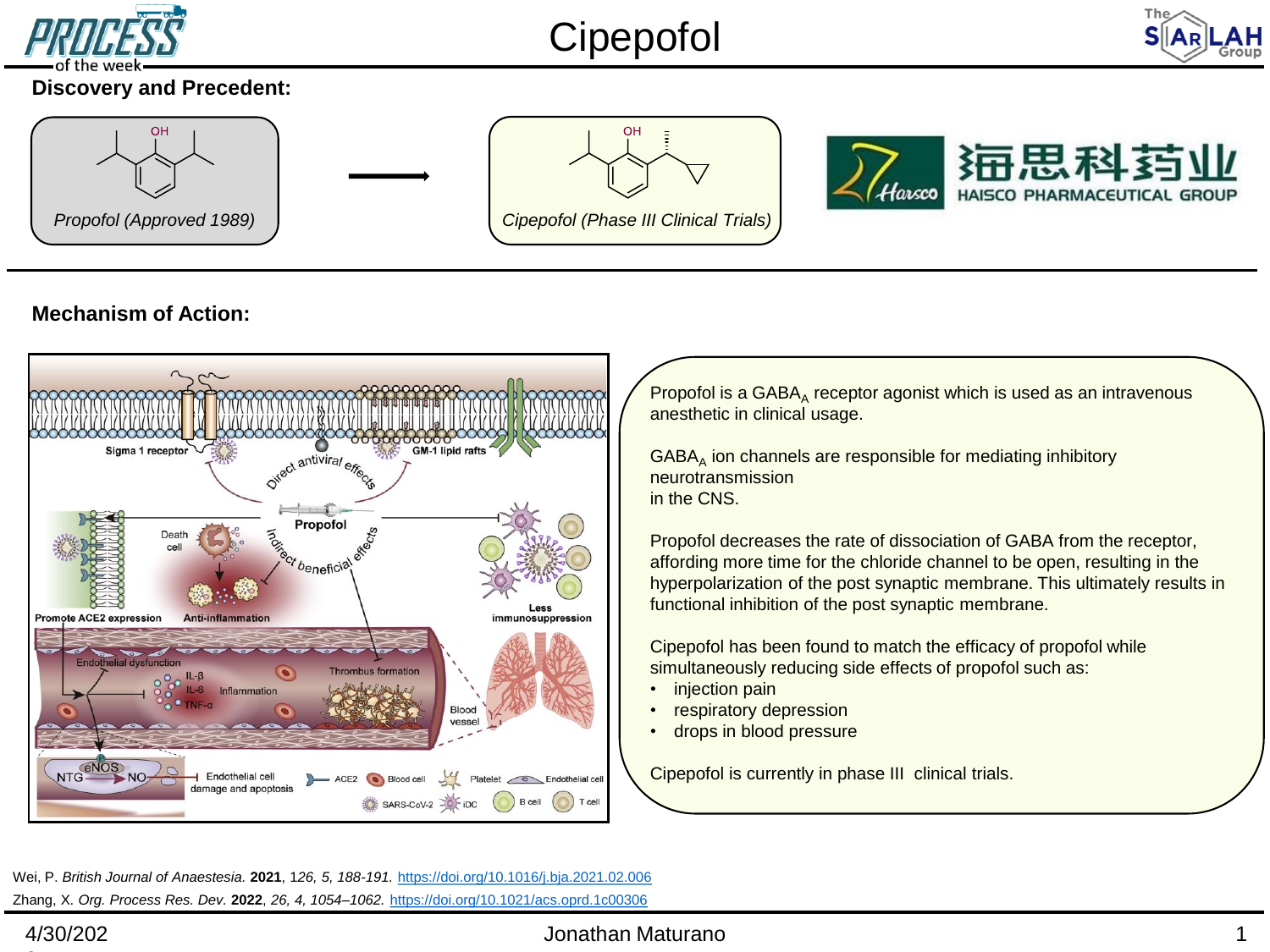

## Nefopam (Fenazoxine)



#### **Discovery Route:**



#### 4/30/202

#### Jonathan Maturano 2